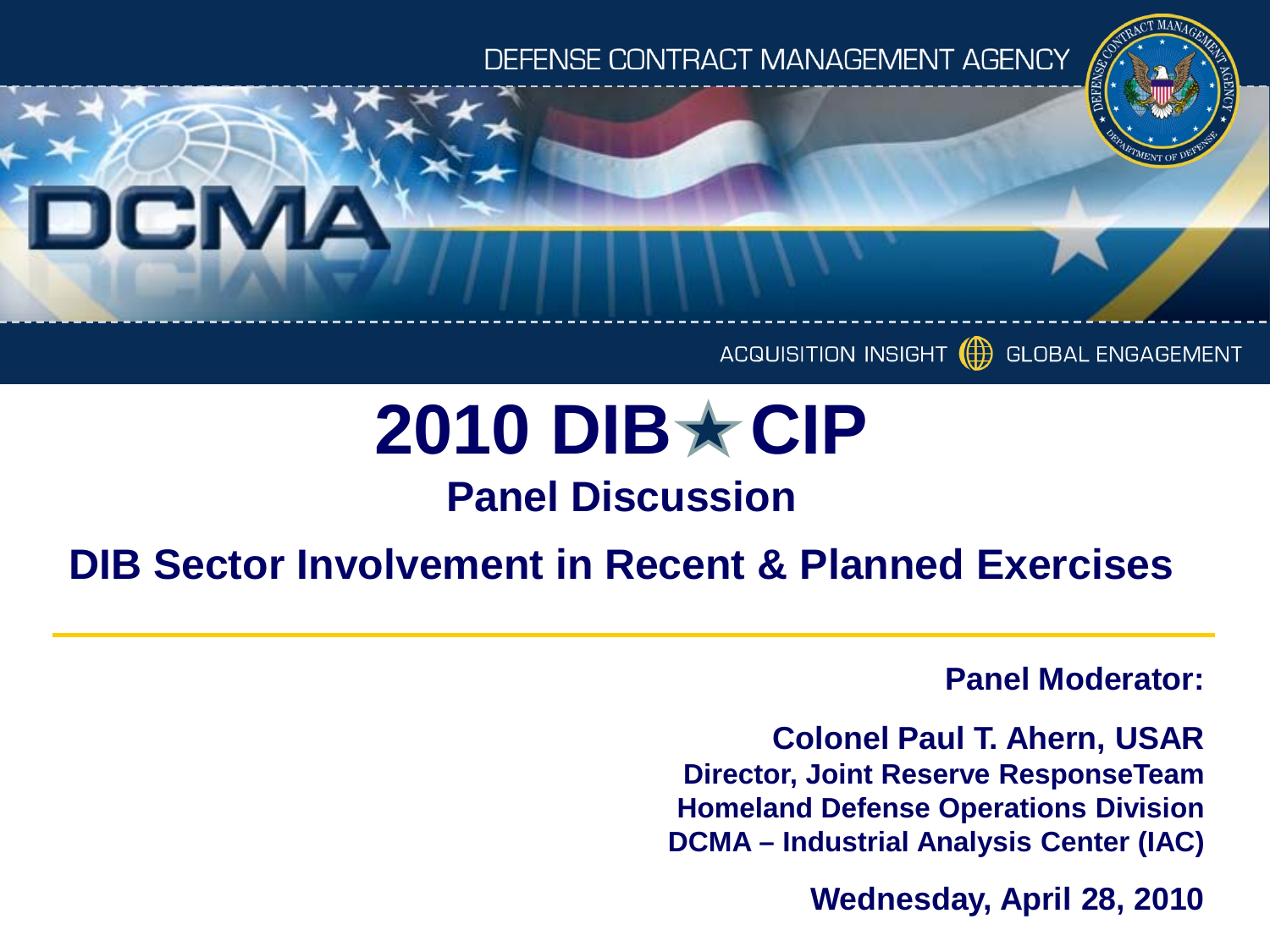

2010 DIB \*

- **Panel Members:**
	- **Mr. John Schauffert**, Assessments Branch Chief, Force Protection & Mission Assurance Division, U.S. Northern Command J-34
	- **Ms. Nancy Pomerleau**, Executive Director, Partnership & Outreach Division, Department of Homeland Security Infrastructure Protection
	- **Mr. David Kemeter**, DIB Preparedness Program Manager, Defense Contract Management Agency, Industrial Analysis Center Homeland Defense Operations Division
	- **Mr. Robert Connors**, Preparedness Director, Raytheon Company



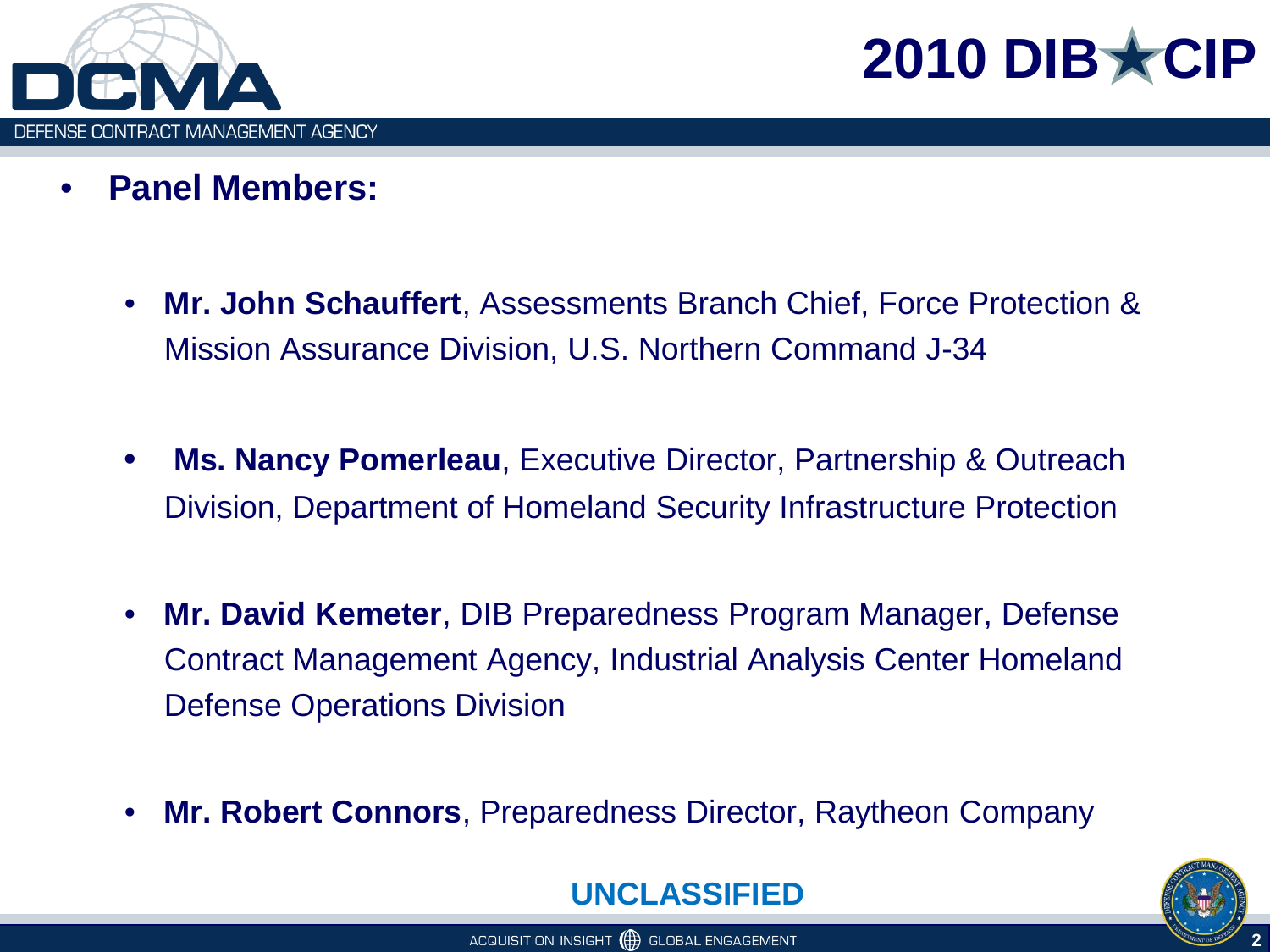



- **DCMA Industrial Analysis Center:**
	- **FY 09 – Exercise Involvement**
		- **IAC Homeland Defense Operations Division - Annual Preparedness Exercise**
		- **US NORTHCOM - Ardent Sentry Exercise**
		- **DHS – National Level Exercise 2009**
		- **BAE Greenlawn, NY (Suffolk County) – TTX**
	- **FY 10 & 11 – Exercise Involvement**
		- **US NORTHCOM – Vigilant Shield 10**
		- **IAC-HDAT - Small Exercise IAC-09-001 (JRT)**
		- **US Army War College – Strategic Decision Making Exercise**
		- **DHS - National Level Exercise 2010**
		- **IAC Homeland Defense Operations Division – Annual Preparedness Exercise**
		- **US NORTHCOM – Ardent Sentry**
		- **US NORTHCOM Vigiliant Shield 11**
		- **DHS - National Level Exercise 2011**



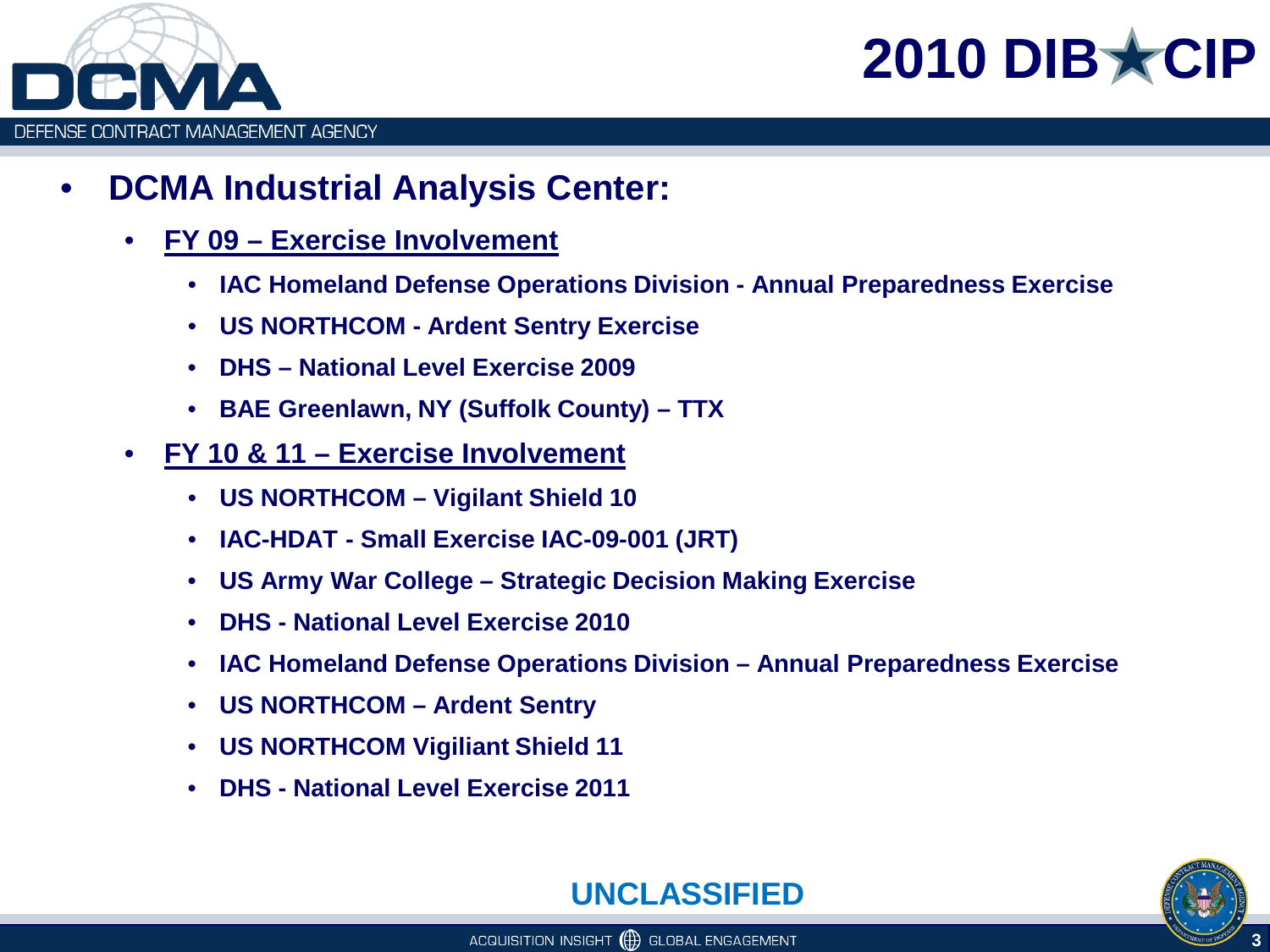



- **DCMA Industrial Analysis Center:**
- **DIB Sector: Tiered Reserve Force Augmentation Plan**
	- **Tier 1 – IAC Homeland Defense Operations Division Civilian Workforce**
	- **Tier 2 - Navy Reservists**
	- **Tier 3 - Army Reservists**
	- **Tier 4 – TBD**







## **UNCLASSIFIED**

ACQUISITION INSIGHT (H) GLOBAL ENGAGEMENT